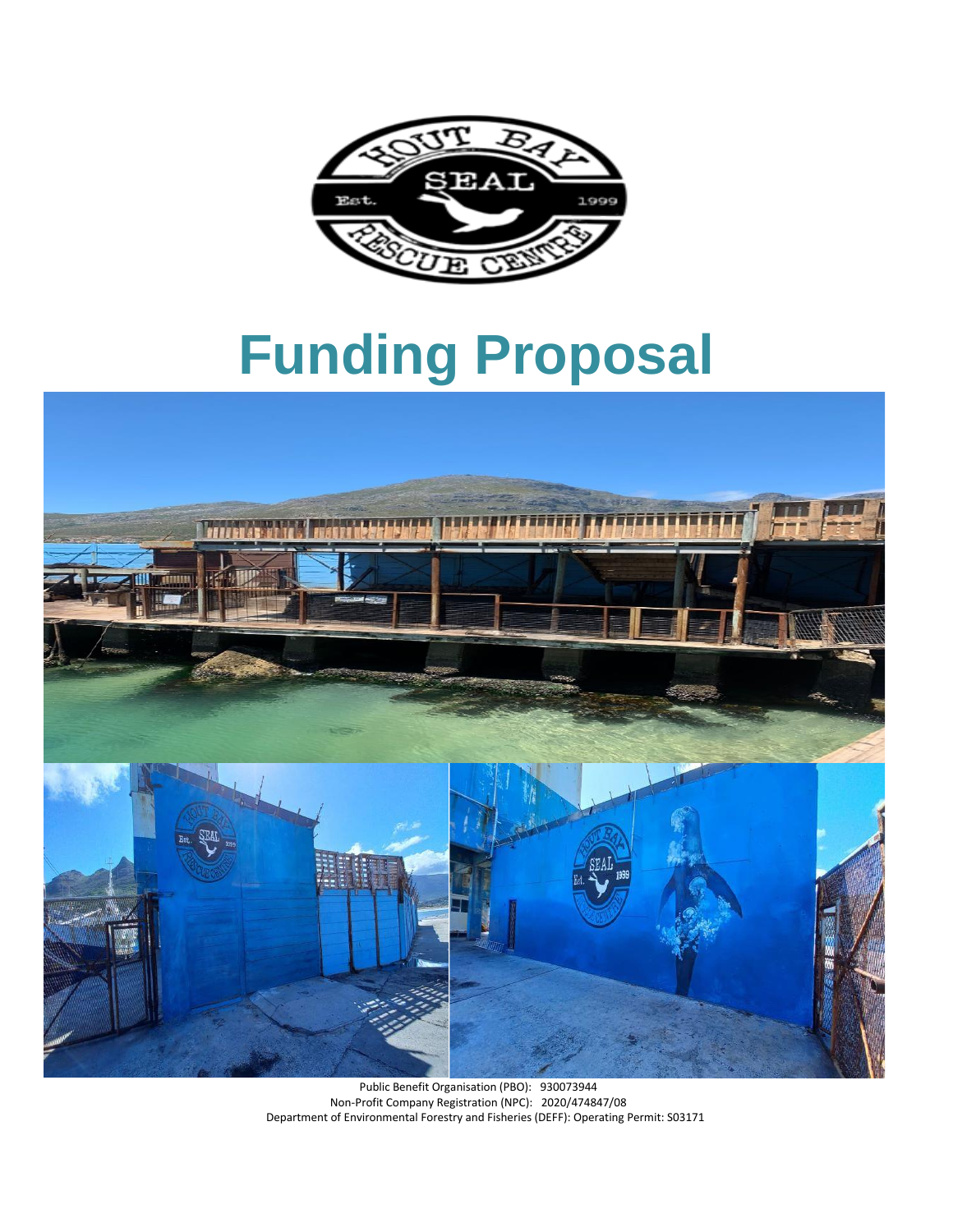### **VISION**

Our vision is to contribute to measures that reduce the impact of human activities on the Cape fur seals in the Cape Peninsula Metropolitan Region

### **MISSION**

Our mission is to intervene when seals are in distress. We rescue, rehabilitate, and return seals to their natural environment, which are found injured, sick or orphaned, within the Cape Peninsula Metropolitan Region.

## **BACKGROUND**

The Seal Rescue Centre was started in 1999 by the late Francois Hugo, under the banner of Seal Alert. From its humble beginnings, Seal Alert operated from a small facility at Lot 52 and 25, situated at the Hout Bay Harbour in Cape Town, South Africa. Mr Hugo passed away in 2018 and the rehabilitation facility was taken over by Kim Krynauw.

The centre is now known as the Hout Bay Seal Rescue Centre (HBSRC) (NPC Registration Number: 2020/474847/08). The HBSRC continues to be concerned with the welfare and conservation of the Cape Fur seals, and our team continues Mr Hugo's legacy.

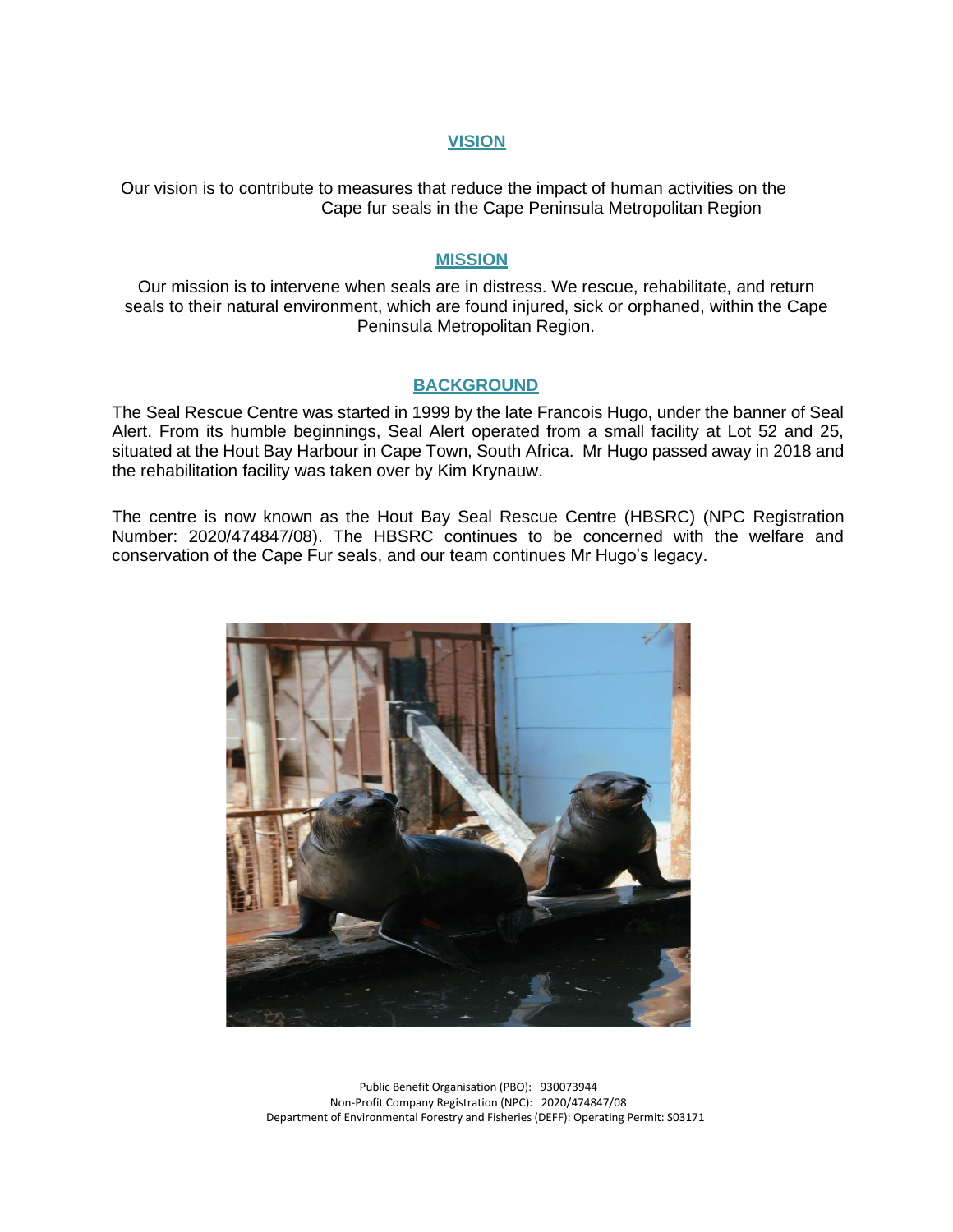## **OUR TEAM**

The centre is operational 24 hours a day, with our Seal Carers working on a rotational basis. Abel is Head Carer and worked with the late Francois for 10 years and has a wealth of experience and knowledge. Amos joined the centre is 2019 and is now the Centre Manager. Sam is one of the Carers and Cleaners and has been with the centre since 2018. Kim has been working with seals as a volunteer, involved with seal rescues since 2010, before taking over the ownership of the centre in 2018. Marcelle has worked with the centre since 2019 and manages all administration, policies, and reports.

The centre has increased its network of volunteers who assists with rescues and transporting of sick animals. We have veterinary support when required.



## **OBJECTIVES AND STRATEGY**

The Hout Bay Seal Rescue Centre rescues and rehabilitates Cape Fur Seals and other seal species (such as Sub-Antarctic's), with specific focus on seal pups and yearlings.

Our team are on 24 hrs standby to immediately respond to calls of seal distress and transport them through to the Hout Bay Seal Rescue Centre, which also operates 24 hours a day. At the centre, seals in distress receive immediate attention by our dedicated Seal Carers, who live and work on-site at the centre. We have a Veterinarian on board, should we require this assistance.



Public Benefit Organisation (PBO): 930073944 Non-Profit Company Registration (NPC): 2020/474847/08 Department of Environmental Forestry and Fisheries (DEFF): Operating Permit: S03171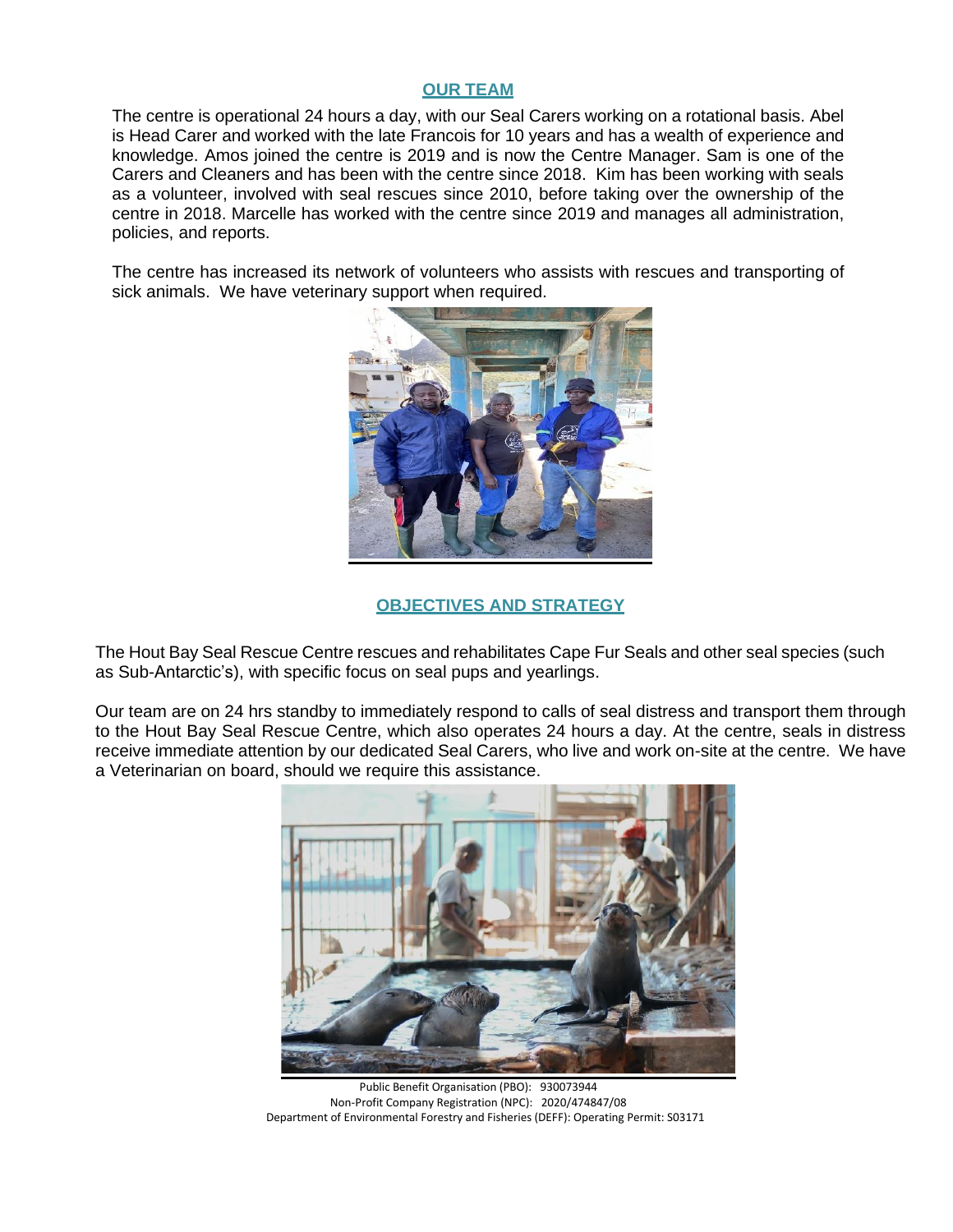## **FUNDING AND ESTIMATED COSTS**

The Hout Bay Seal Rescue Centre is a registered Non-Profit Company (NPC Reg number: 2020/474847/08). The centre is registered with the Department of Environmental Forestry and Fisheries (DEFF) as a Registered Rehabilitation Facility and has been issued with an Operating Permit, number S03171. We are a Public Benefit Organisation (PBO number 930073944)

The Hout Bay Seal Rescue Centre receives no funding from government or any other state institutions and relies entirely on donations and sponsorship.

Please see below an *estimation of current monthly costs*, (these change according to number of animals and the time of year) to ensure care and operations run 24 hours a day, 7 days a week, 365 days of the year.

| Hout Bay Seal Rescue Centre - Budget 2022-2023 |                            |                        |                    |                                                                   |
|------------------------------------------------|----------------------------|------------------------|--------------------|-------------------------------------------------------------------|
| <b>Expense Item</b>                            | <b>Monthly</b><br>estimate | No of<br><b>Months</b> | Annual<br>estimate | <b>Description</b>                                                |
| Salaries                                       | 30000                      | 12                     | 360000             | 3 Permanent Full time Seal Carers                                 |
| Centre Food                                    | 4000                       | 12                     | 48000              | Food for live in Seal Carers                                      |
| <b>Additional Cleaning Staff</b>               | 3000                       | 8                      | 24000              | Deep cleaning of centre                                           |
| Pilchards/Sardines Fish                        | 26000                      | 8                      | 208000             | Food for seal pups, juveniles, and yearlings                      |
| Pup Milk - Royal Canine                        | 7500                       | 6                      | 45000              | Baby Pup Milk for pups                                            |
| <b>Colostrum Powder</b>                        | 2500                       | 9                      | 22500              | Added supplement for the growing pups immunity system             |
| Thiamine                                       | 1500                       | 12                     | 18000              | Vitamin B1, for administering to all seals                        |
| Digestive enzymes                              | 3850                       | 6                      | 23100              | Digestive Enzymes to break down lactose in the baby pup<br>milk   |
| F10 and F10sc Cleaning<br><b>Materials</b>     | 8000                       | 8                      | 64000              | Daily animal friendly cleaning materials                          |
| Maintenance and Admin                          | 15000                      | 12                     | 180000             | Seal pool pump, woodwork, paint, flooring, general<br>maintenance |
| <b>Veterinary Services</b>                     | 5000                       | 8                      | 40000              | Sick animals, Autopsy's, Medication, Surgery                      |
| <b>Pet Farewells</b>                           | 2400                       | 10                     | 24000              | Waste disposal of deceased animals                                |
| PPE Gear                                       | 6500                       | 3                      | 19500              | Protective clothing, boots, gloves, roller towel                  |
| Blenders for fish                              | 4000                       | 5                      | 20000              | Industrial commercial blenders for food                           |
| Stationery and printing<br>and website         | 1000                       | 12                     | 12000              | Forms for recording data, pamphlets, website                      |
| Transport                                      | 7500                       | 12                     | 90000              | Petrol for rescues, raw materials and collecting fish             |
| Airtime and Data                               | 1500                       | 12                     | 18000              | Communication costs for centre                                    |
| Petrol/Diesel for<br>Generators                | 4000                       | 12                     | 48000              | Petrol/Diesel for Generator, due to no electricity                |
| Solar panel system<br>(pending)                | 3500                       | 60                     | 210000             | Researching options for solar system for power                    |
| Rent                                           | 2500                       | 12                     | 30000              | Implementation pending                                            |
|                                                | 139,250                    |                        | 1.504.100          |                                                                   |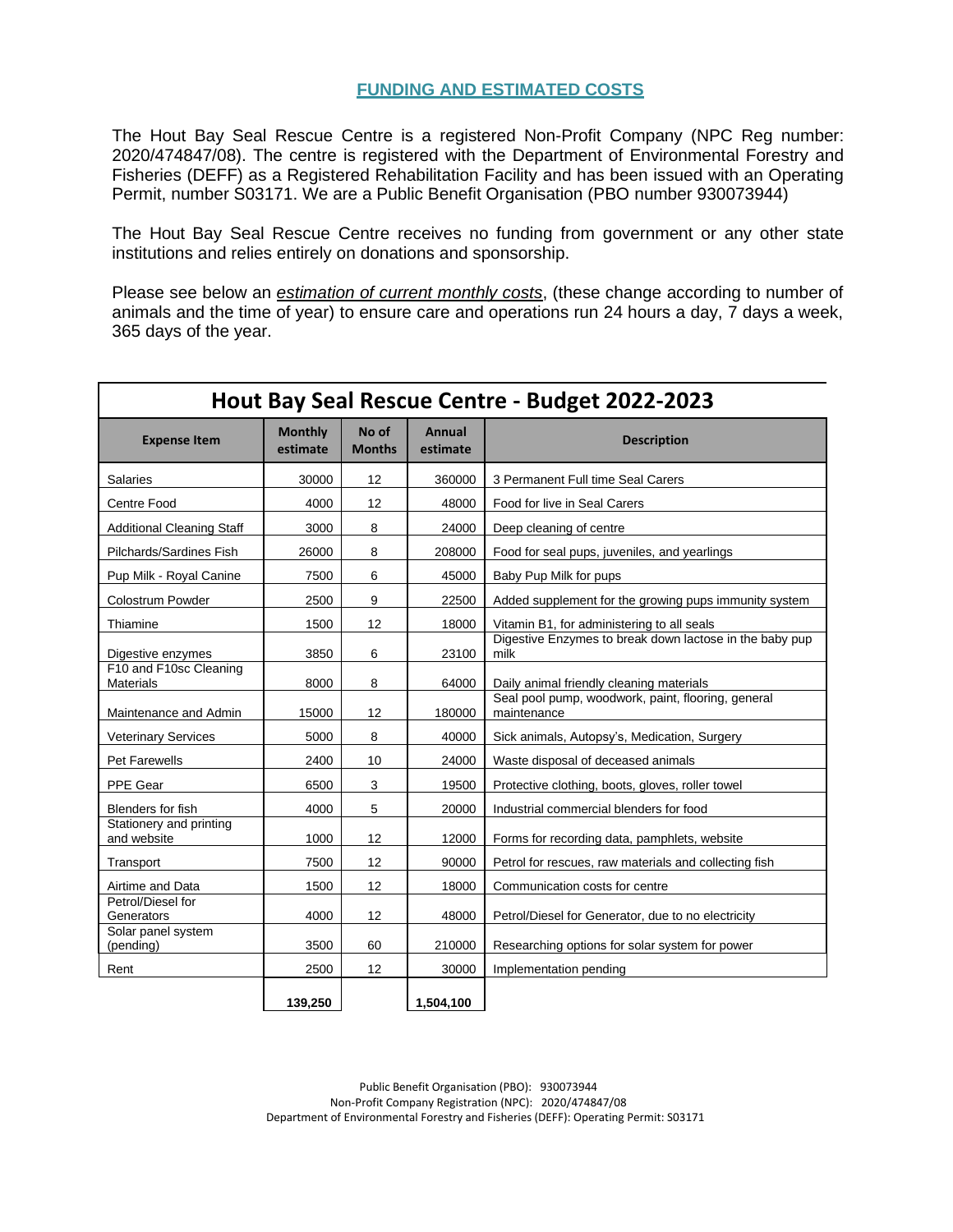*The Hout Bay Seal Rescue Centre rescues, rehabilitates, and releases Cape Fur Seals and responds to all calls for seals with entanglements of fishing tackle, rope, or injuries. We could not do this without the support from volunteers, public and corporates.*

*Interested in Donating to our Centre?* **Here's How:**

*No donation is too big or too small!*

## *YEARLY DONATIONS (PLEASE INDICATE AMOUNT)*

| <b>DIAMOND</b>         | <i><b>_ATINUM</b></i><br>ΡI | <b>GOLD</b> | <b>SILVER</b> | <b>BRONZE</b> |
|------------------------|-----------------------------|-------------|---------------|---------------|
| R <sub>1</sub> 250 000 | 000<br>R 500                | R 250 000   | R 100 000     | R 50 000      |
|                        |                             |             |               |               |

## *MONTHLY DONATIONS (PLEASE INDICATE AMOUNT)*

|  | R 40 000 | R 30 000 | R 20 000 | R 10 000 | .5000 | 000<br>. R * |
|--|----------|----------|----------|----------|-------|--------------|
|--|----------|----------|----------|----------|-------|--------------|

## *ONCE OFF DONATION (PLEASE INDICATE AMOUNT)*

|--|--|

#### *DONORS WILL RECEIVE:*

- *Recognition to you or your company for the Donation on all our social media sites*
- *A PBO Certificate (Section 18a) for your company, for tax purposes*